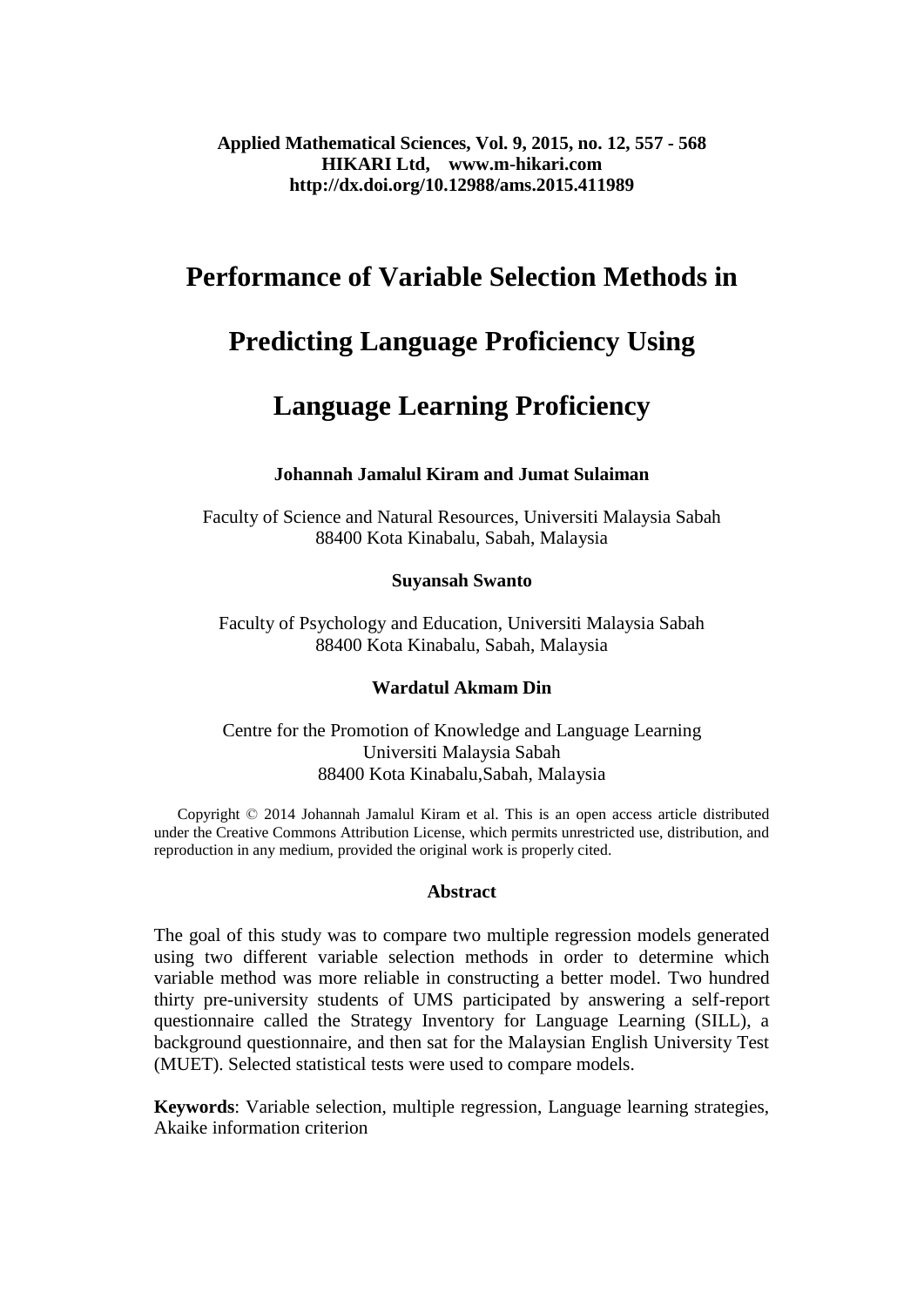## **1 Introduction**

 Building a mathematical model requires a series of process. One of them is the process of variable selection. Variable selection helps select the best subset among the predictors. This helps to produce better quality models that predict more accurate outcomes. However, there are numerous types of variable selection methods that result in different subset of predictors. Generally when a research is done, the stepwise regression and the Akaike's information criterion (AIC) method are the ones that are popularly used where most statistical analysis software have these methods built into the system and ready to be used. With multiple methods being introduced from time to time, the requirement to utilize a method that produces the best model is essential. This study has been restricted to compare these two methods.

As the country's second language, English plays a huge role in defining a pupil's future. It is a compulsory subject taught in primary and secondary school in its formal education system and a widely spoken language in most private universities and colleges. At a pre-university level, it is also a compulsory course as students are required to sit for the Malaysian University English Test (MUET) prior to enrolment for their first degrees. In fact, its results are a pre-requisite for entering certain undergraduate programs at Public Higher Educational Institutions (IPTA). MUET was introduced in 1999 and is a frequently used examination to test English proficiency. There are four components tested in MUET; Listening (45 marks), Speaking (45 marks), Reading (120 Marks) and Writing (90 marks). These four components are used to measure language performance in listening comprehension, grammar skill, communicative ability and writing skill. Proficiency is graded using 6 bands with band 6 being the highest, and band 1 the lowest. There are three exam sessions in a year, which is in March, July or November.

A number of initiatives have been introduced towards using more English in Malaysian education settings over the years. However, an average Malaysian student still finds it hard to master the language adequately especially in terms of verbal fluency, writing compositions in English and also applying proper grammar, which has ultimately caused students to get unsatisfactory examination results. This brings problems for academically able students to get into universities as the mastery of English is considered an advantage in that it help students to gain access to information and all sorts of different knowledge which are mostly written in English.

Language learning strategies (LLS) used by students have often been considered as factors, among other things, that influence their language proficiency and there have been numerous studies on the LLS. Weinstein and Mayer [2] define learning strategies as specific behaviors and thoughts that influence learner's encoding process. It is believed that a learning strategy facilitates the learner's acquisi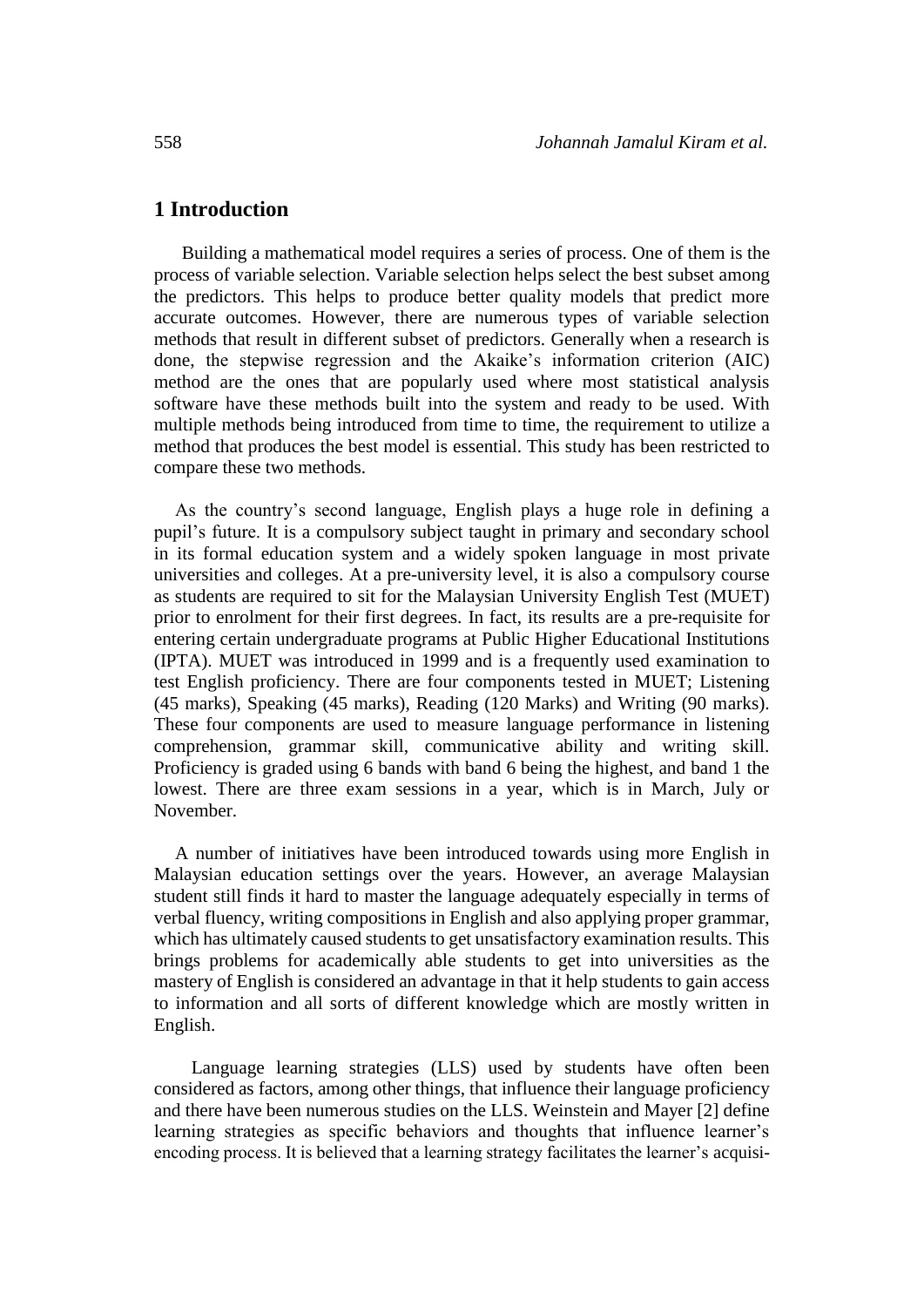tion, especially in terms of language input storage and retrieval of information. Green and Oxford [12] defines it as "specific action or techniques that students use, often intentionally, to improve their progress in developing second language skills."

This study involved two hundred and thirty pre-university students at Universiti Malaysia Sabah in October 2013. A background questionnaire was handed out to the student. The questionnaire includes gender, age, nationality, state of origin, language used at home, Malaysian Certificate of Education (SPM) results for English language, previous secondary school type, household income and parents' education, together with a self-report questionnaire called the Strategy Inventory for Language Learning (SILL) [15] to identify their learning strategies. Many strategy questionnaires have been constructed [4, 16, 17] but the SILL has been reported to have a higher degree of reliability and validity [14]. It is the most often used strategy questionnaire in many different countries to identify learner's language learning strategy. The participating students also sat for MUET in November of 2013. Their identities were kept confidential and their results were only recorded based on their matriculation number.

Models are only approximation of the actual reality. There will never be a right or wrong model. However, discovering a model that closely approximates the outcomes is possible. This study was trying to establish the relationship between LLS and language proficiency by using a mathematical model. We began by comparing two models that used different basic variable selection methods, stepwise regression and Akaike information criterion. We then proceeded on by testing each of the model's adequacy using the Global F-test, root mean square error (RMSE), the  $R^2$  and adjusted  $R^2$ . Comparing these two models would aid academicians, teachers and students of the English language in knowing which LLS they should be focusing on in order to attain better language proficiency. This study also helps future studies in modeling the relationship between LLS and language proficiency.

# **2 Research Design**

Two hundred and thirty pre-university science students of University Malaysia Sabah participated in this study. These students were all at the age of 18 years old and were under the Preparatory Centre for Science and Technology 1-year pre-university program. These students were divided into two different lecture groups, randomly selected by the pre-university centre. Students had been informed verbally that they were part of a study to identify their language learning strategies and that there were no right or wrong answers to the questionnaires given. These students were given 20 minutes to answer both the SILL and the background questionnaire simultaneously during a class in October 2013.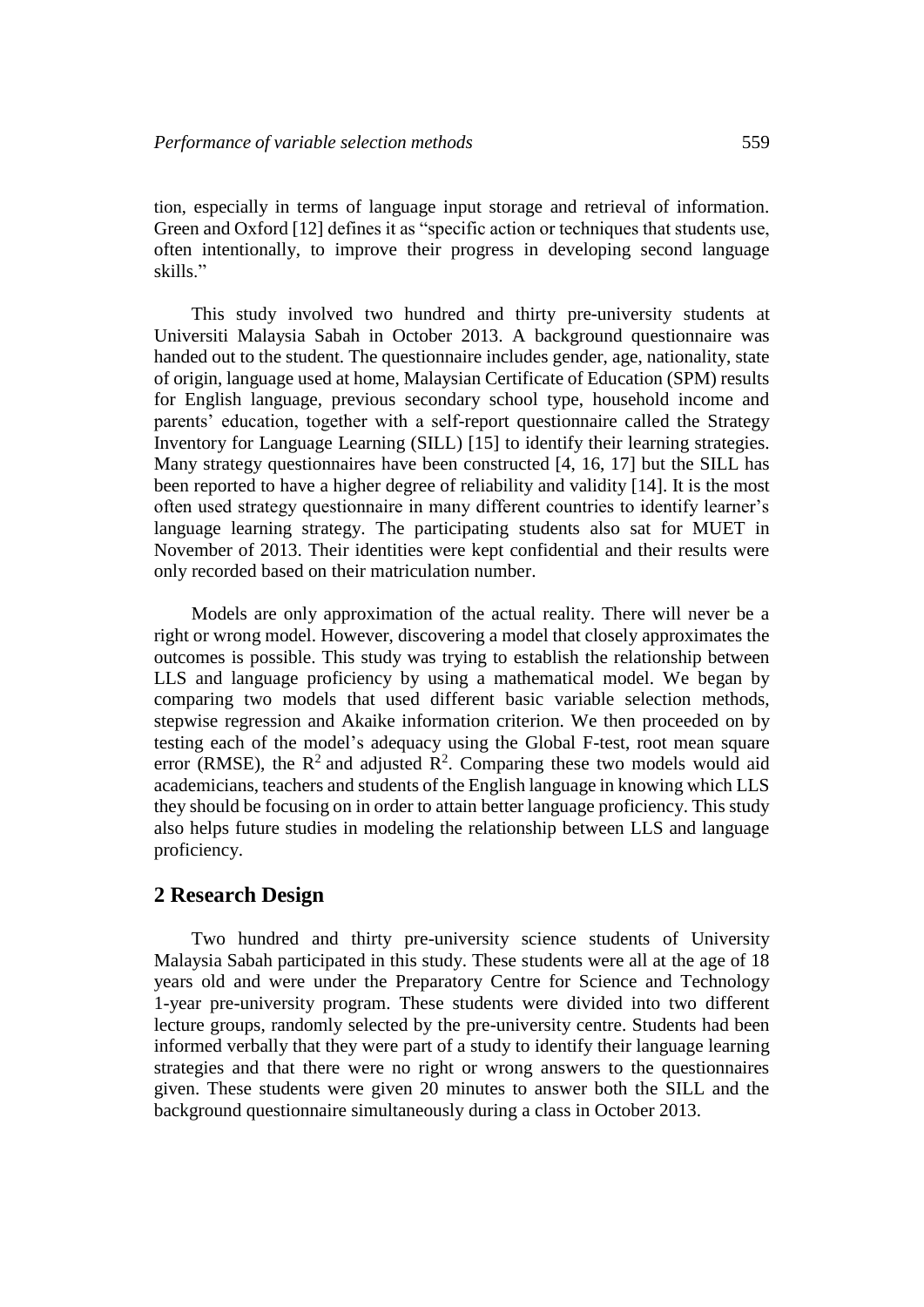#### **2.1 Strategy Inventory for Language Learning**

The SILL version 7.0 [15] was used to measure learning strategies preferences. It was a self-report questionnaire divided into six sections, each of which represented a particular strategy, both direct and indirect. The direct strategies were memory, cognitive and compensation. As for the indirect strategies, there were metacognitive, affective and social. There were 50 items and students responded to each item using a 5-point Likert scale with 1 being "Never or almost never true of me", 2 "Usually not true of me", 3 "Somewhat true of me", 4 "Usually true of me", and 5 "Always or almost always true of me". The questionnaire was prepared in both English and Malay.

#### **2.2 Background questionnaire**

The background component of the questionnaire requires the research subjects to provide the following information: matriculation number, gender, age, nationality, state, language used at home, SPM result for English Language, previous secondary school type, household income, parents' highest education and the student's use of English whether as a first language, second language or foreign language. This part of the questionnaire was constructed to elicit the background of the participants and to specify the criteria for selection of samples.

### **2.3 Variable Selection Methods**

This section discusses two variable selection methods focused in this paper which are Stepwise regression and the Akaike information criterion. Further explanations are as follows.

#### **2.3.1 Stepwise Regression**

This study is a combination of forward selection method and backward elimination method where selection of the predictors depends on the predictor's significance whereby its p-value and the model's R-squared with the existence of that particular predictor is examined. The backward elimination begins by including all the predictors and eliminates the insignificant ones one at a time, whereas the forward selection method just does the total opposite of it [18]. Thus, the stepwise allows you to add or remove predictors one at a time. The number of predictors that remains is determined by the level of significance pre-set for inclusion and exclusion of predictors.

## **2.3.2 Akaike Information Criterion**

The Akaike information criterion (AIC) is by and large looked at as a first model selection criterion that was widely accepted by practitioners. Introduced by Hirotugu Akaike [6], it was based on Kullback-Leibler information [7, 8] where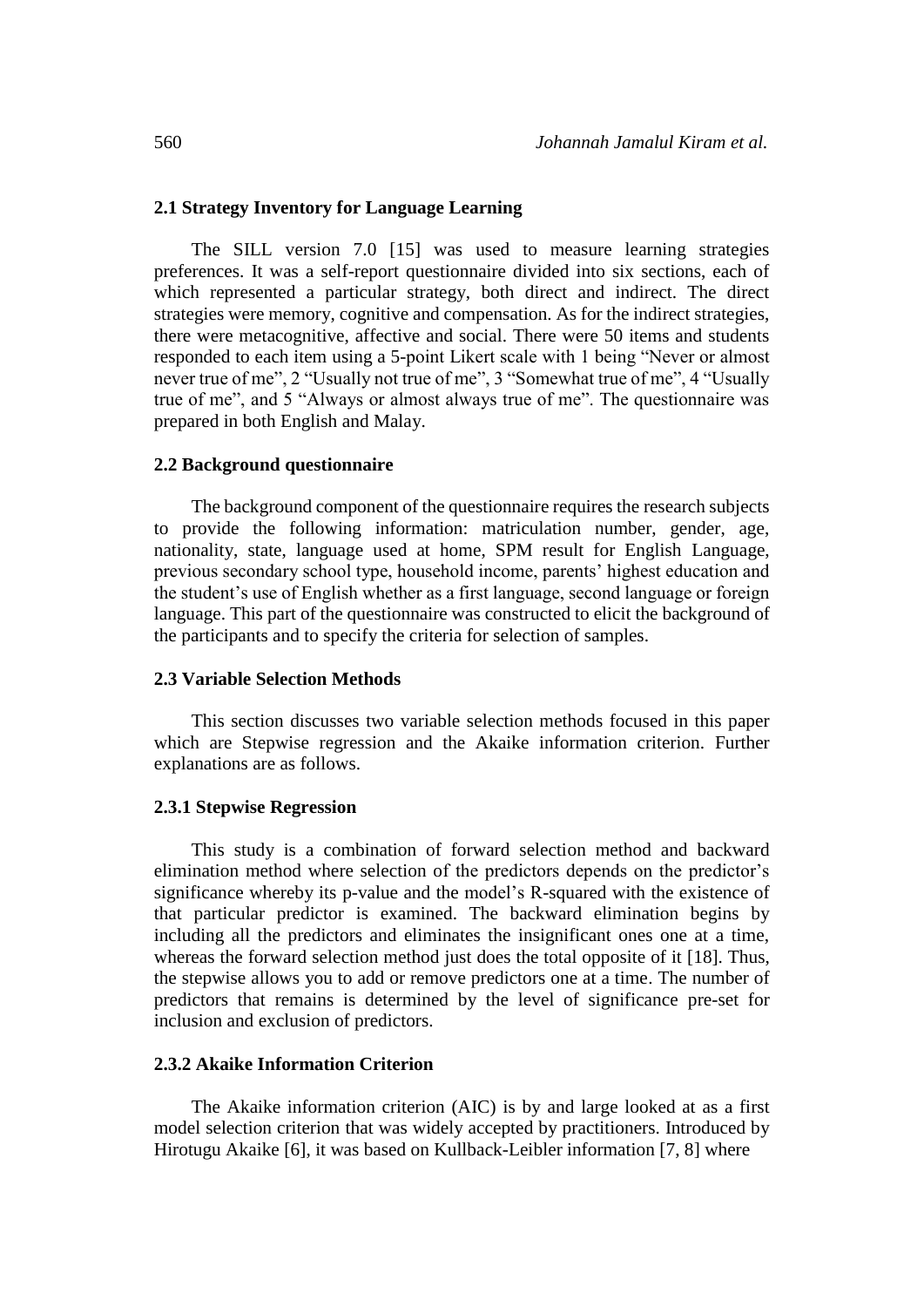Akaike discovered a valid connection between Kullback-Leibler information and likelihood theory. A brief explanation can be found in Burnham and Anderson [11].

Most statistical software packages will already provide AIC values for general linear models. The calculation of AIC is divided into two ways; using maximum likelihood estimator where

$$
AIC = -2\ln(L) + 2k\tag{1}
$$

and using residual sum of square (RSS) where

$$
AIC = n\left[\ln\left(\frac{RSS}{n}\right)\right] + 2k\tag{2}
$$

where *n* is the sample size, *L* is the maximum likelihood estimate for the model, *k* is the intercept in the model, and  $RSS = \sum (\hat{\epsilon}_i)^2$ .

The  $\hat{\epsilon}_i$  are estimated residuals in the fitted model. These fitted models are then ranked by AIC and the best approximating model is the one with the lowest AIC value. Next, AIC takes into account how well the model fits the data with model adequacy tests. Ultimately, models with greater numbers of fitted parameters (k) will have higher AIC values. Thus, models with less number of parameters are usually preferred [13].

#### **2.4 Constructing Linear Model**

The main objective of this study is to construct the best mathematical model based on multiple regression analysis, using the best possible subset of predictors. Basically, regression analysis is concerned with the study of the relationship between one variable called the explained or dependent variable and one or more other variables called independent or explanatory variable [3]. Multiple regression involves more than one independent variable. It is the more commonly used statistical analysis tool when it comes to explaining the relationships between a dependent variable  $(Y)$  and a number of independent variables  $(X_i)$ . It creates a regression rule that explains the mean of the distribution of a single response variable for particular values of explanatory variables. For regression models, there are two common forms of mathematical models that can be constructed which are linear models and non linear models. Examples of non linear models cases are as follows; [1, 5, 9, 10]. However, this paper deals with linear models which is constructed as follows:

$$
Y_i = \beta_0 + X_{i1}\beta_1 + \dots + X_{ik}\beta_k + \mu_i
$$
 (3)

where the  $Y_i$ 's are random variables,  $X_{ij}$  are known constants,  $\mu_i$  are independent random variables,  $\beta_i$  and  $\sigma^2$  are unknown parameters, and *k* stands for the number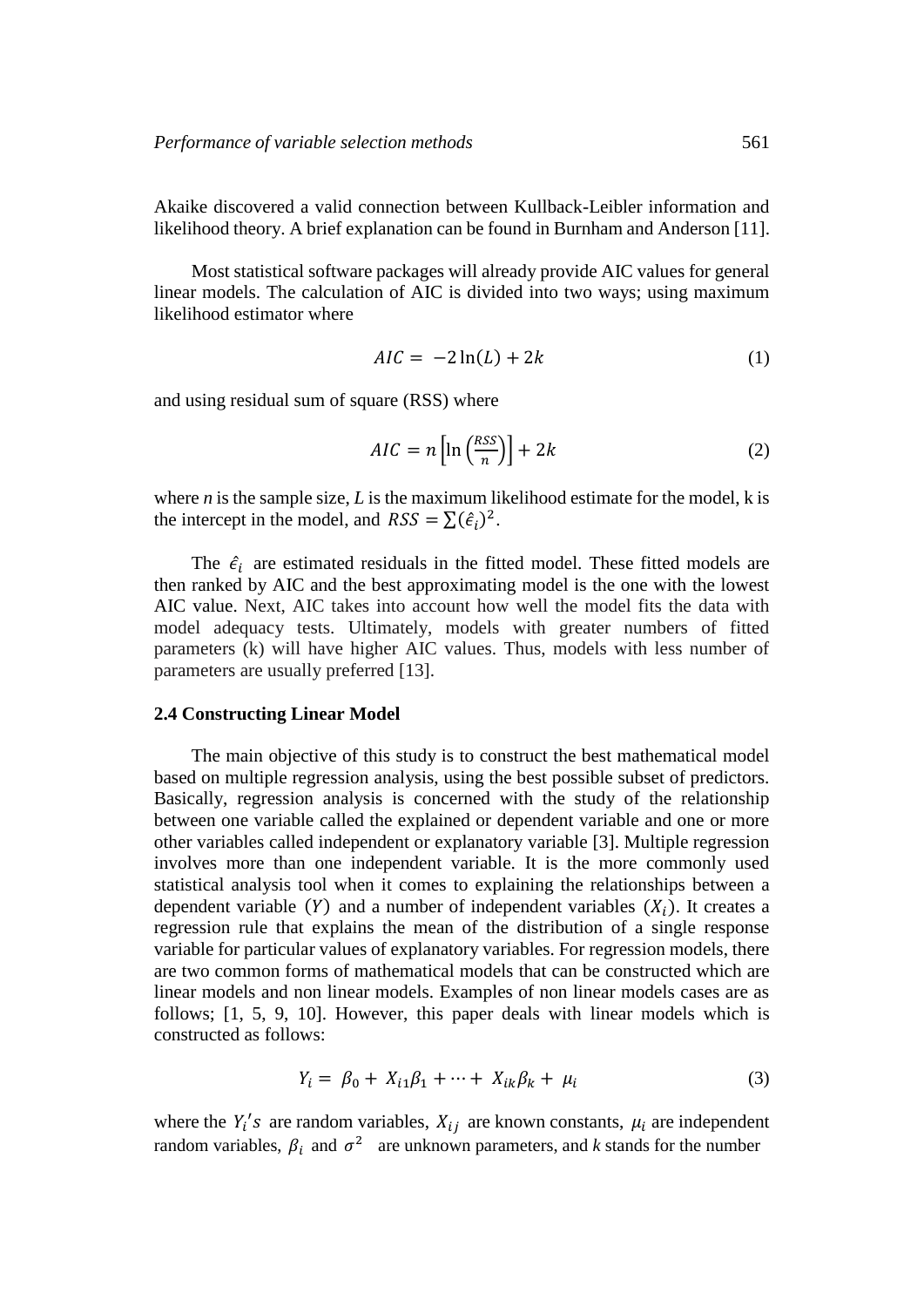of explanatory variables. The parameters that need to be estimated are  $\beta_i$  for all values of *i* using the method of ordinary least square [3]*.* These parameters are to be estimated to produce the best population regression model possible. The point here is to choose  $\hat{\beta}_i$  that gives the least amount of disturbance possible.

To construct simple linear regression, this model comes with a number of assumptions. Hence, the assumptions of multiple linear regression models are [3]:

i) The expected value of the error term  $\mu$  is zero. That is,  $E(\mu_i|X_i) = 0$ 

ii) The variance of each  $\mu_i$  is constant. Also known as homoscedastic. That is,  $Var(\mu_i|X_i) = \sigma^2$ 

iii) No autocorrelation. That is,  $cov(\mu_i \mu_i) = 0; i \neq j$ .

- iv) No exact collinearity exists between  $X_i$  and  $X_j$  where  $i \neq j$ .
- v) The error term  $\mu$  follows normal distribution. That is,  $\mu_i \sim N(0, \sigma^2)$ .

In this study, we assumed that the data obtained followed a linear model and that all these assumptions were met.

After removing every possible variable to improve the model, it is then followed by checking the model's adequacy. We proceeded on to see the prediction error of these explanatory variables using the Root Mean Squared Error (RMSE). The RMSE is the standard deviation of the random error,  $\varepsilon$ . It is a measure of difference between the estimated values and the actual values. The lower the value, the better the model is [3]. The formula of RMSE is given as

$$
RMSE = \sqrt[2]{\frac{\sum_{i=1}^{n} (\hat{y}_i - y_i)}{n}}
$$
(4)

The model's prediction accuracy was then tested by using R-squared, which is the proportion of variability in data set. It is an intuitive scale that ranges from zero to one. The value of the model's R-squared gets closer to one as the model's prediction gets better [3]. Hence, when the value of the model's R-squared is approaching zero, the model is said to be a weak predictor. The formula for calculating R-squared is

$$
R^2 = \frac{SS_{reg}}{SS_y} \tag{5}
$$

where  $SS_{reg} = \sum_{i=1}^{n} (\hat{y}_i - \bar{y})^2$  and  $SS_y = \sum_{i=1}^{n} (y_i - \bar{y})^2$ .

When there are more than one predictor variables (independent variables), the Adjusted R-squared has to be looked into because the value of R-squared is influenced by the number of independent variables in the model. The adjusted R-squared is the proportion of total variance that is explained by the model. It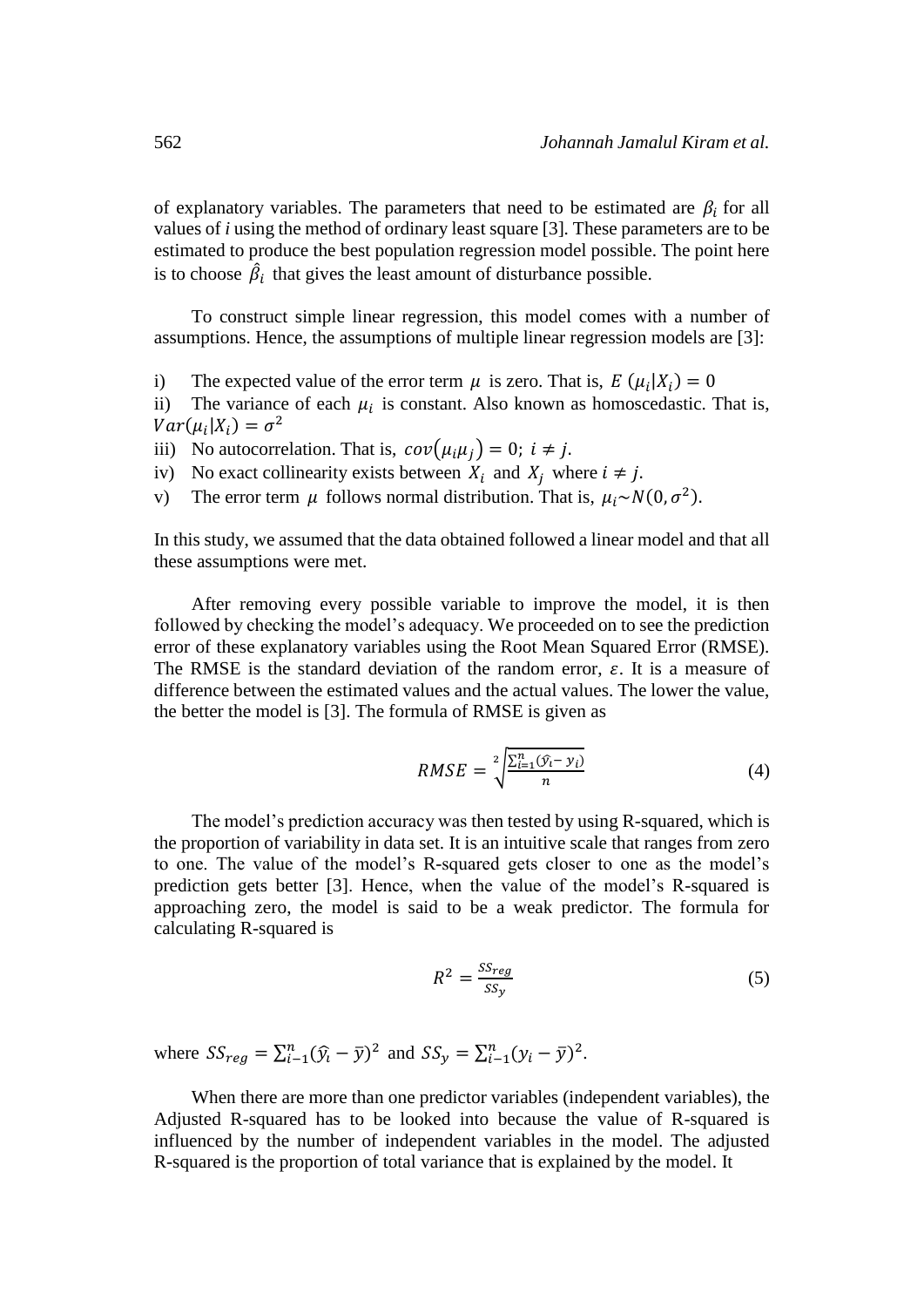encompasses the model's degree of freedom. The formula for the Adjusted R-squared is

$$
adjusted R^2 = 1 - (1 - R^2) \frac{n-1}{n-m-1}
$$
 (6)

where *m* is the number of independent variable included in the model.

Two models are nested if both contain the same terms but one has at least one additional term. Neither of the models in this paper are full models. However, they differ in terms of variable selected. Another way to decide which model is better is to hypothesize

> $H_0$ = reduced model is adequate  $H_1$  = otherwise.

To test this hypothesis, we use F-test, where

$$
F = \frac{\left(\frac{drop \ in \ SSE}{Number \ of \ extra \ terms}\right)}{s^2 \ for \ full \ model}
$$

where SSE is the sum of squared residuals.

# **3 Results and Discussion**

The analysis began by fitting the model into multiple linear regression model. Then we analyzed its quantile-quantile plots. Next, model adequacy test were done using root mean square error,  $\mathbb{R}^2$ , and the adjusted  $\mathbb{R}^2$ . Finally, we tested the hypothesis of which is a better model using ANOVA, where the F-test was calculated.

## **3.1 The fitted model**

Fitting the model begins by selecting the variables according to the variable selection method. Beginning with the full model where,

response variable  $(Y)$  = Proficiency (MUET results);

independent variables  $(X_i)$  = memory, cognitive, comprehensive, metacognitive, affective and social.

Thus, the multiple regression model in the form of equation (3) before estimating the parameters and variable selection, is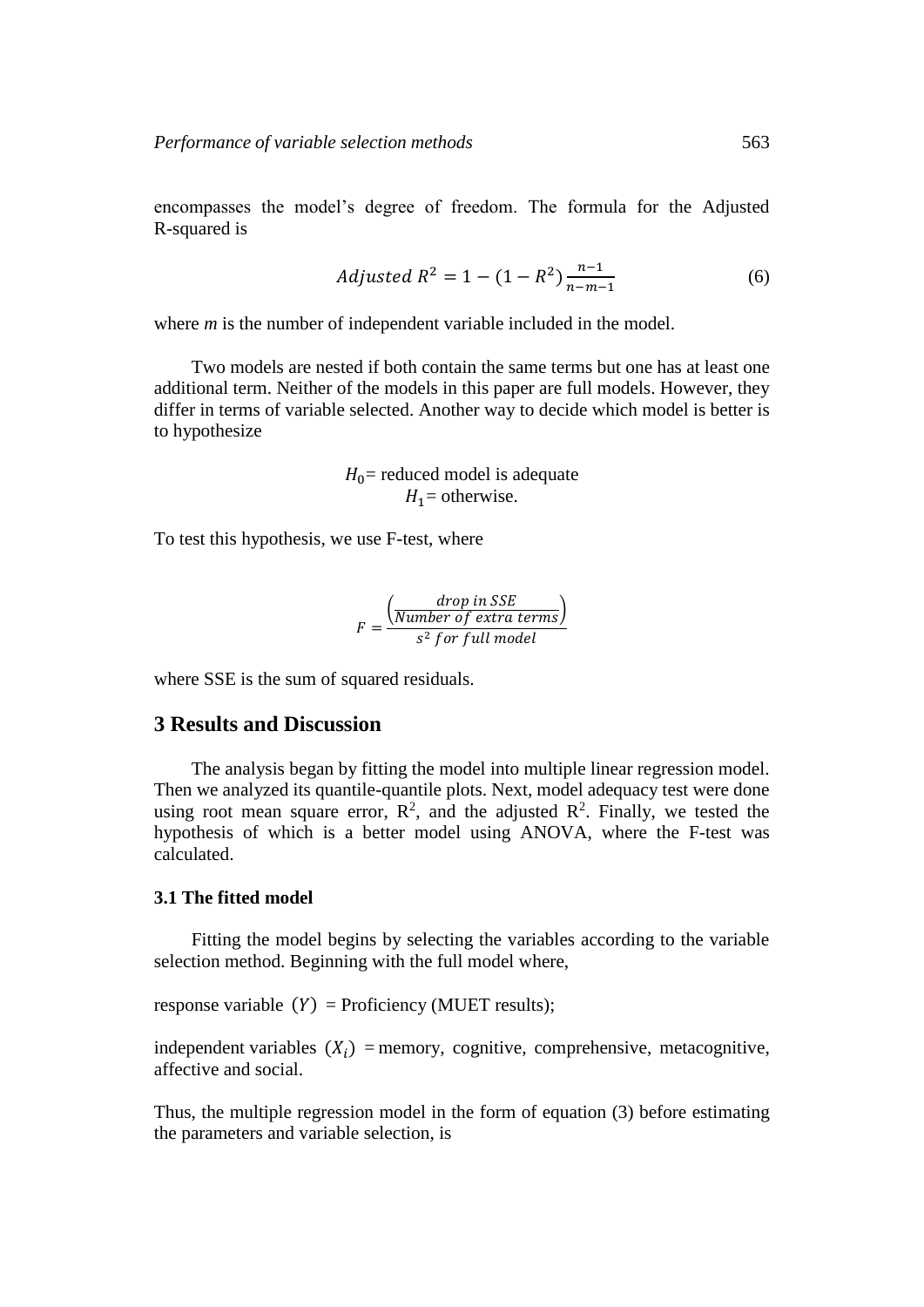$$
Y_i = \beta_0 + X_{i1}\beta_1 + X_{i2}\beta_2 + X_{i3}\beta_3 + X_{i4}\beta_4 + X_{i5}\beta_5 + X_{i6}\beta_6 + \varepsilon_i \tag{7}
$$

where  $i = 1, 2, 3, ..., n$ ,  $n = 56$ , and  $X_{i1}, X_{i2}, ..., X_{i6}$  represents each independent variable as stated before, respectively. We begin by comparing the fitted model as selected using both variable selection methods.

With stepwise regression, the final model suggested to estimate language proficiency is

$$
\hat{y} = 137.744 + 8.549 x_2 + 8.056 x_4 - 13.238 x_5 \tag{8}
$$

where cognitive  $(x_2)$ , metacognitive  $(x_4)$  and affective  $(x_5)$  are the only independent variables that were significant.

With AIC, the final model suggested to estimate language proficiency is

$$
\hat{y} = 140.481 - 3.985 x_1 + 10.437 x_2 + 8.196 x_4 - 12.448 x_5 \tag{9}
$$

where memory  $(x_1)$  was retained in the model as opposed to the stepwise model. These models appear similar with high intercepts.

Quantile-quantile (QQ) plots for both models were plotted out and the results are as in Figure 1(a) and Figure 1(b). Both plots appeared to be slightly skewed which may suggest that the data follows chi-square instead of normal distribution.



Figure 1(a): Stepwise QQ

Figure 1(b): AIC QQ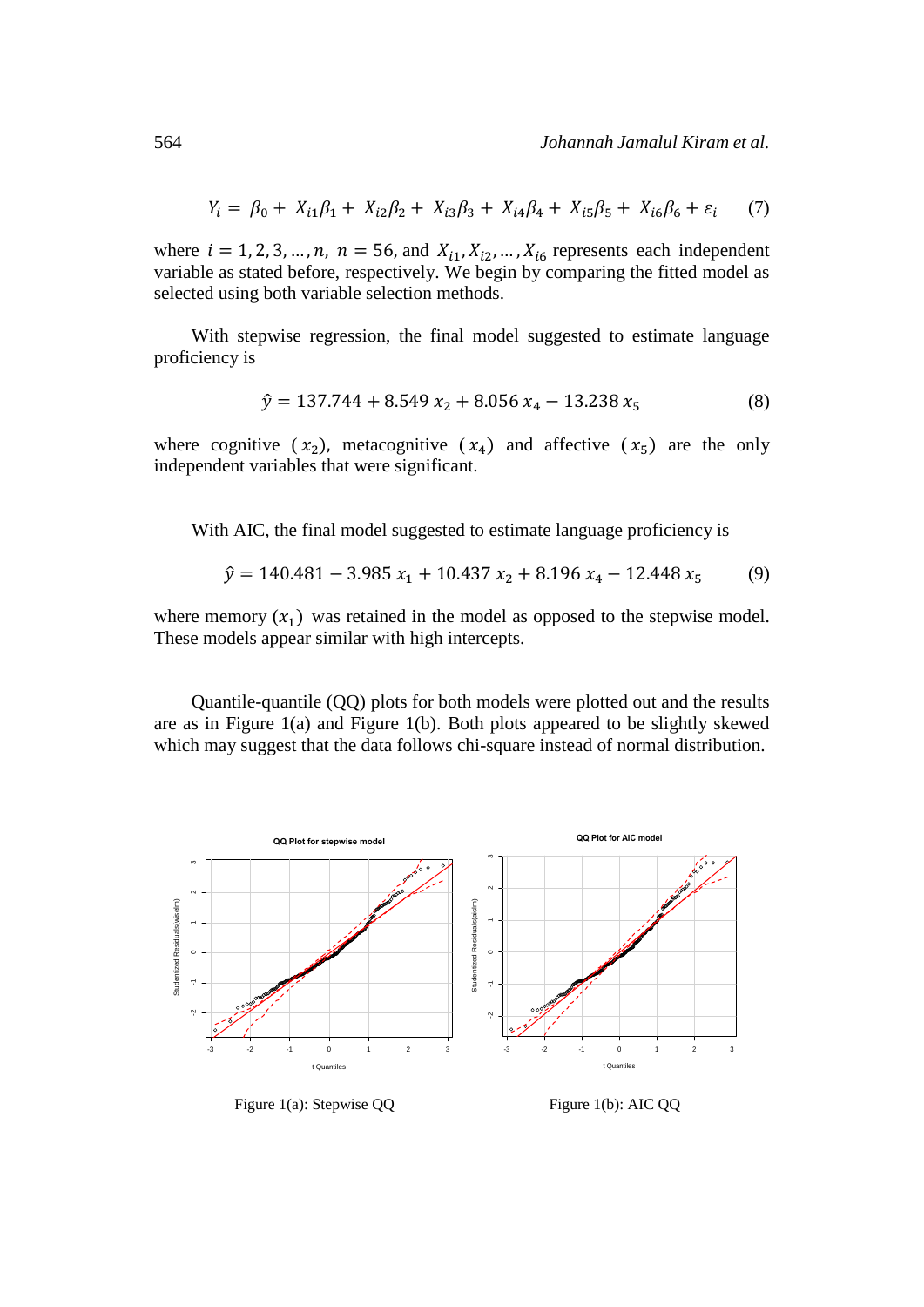#### **3.2 Root Mean Square Error**

The RMSE for both models also proved to be similar, as in Table 1. However, the RMSE for the model using AIC variable selection was slightly smaller, proving that keeping memory strategy in the model, does improve the model. Despite the difference, the high value of RMSE for both models needs to be investigated as it shows that the sum of the difference between the predicted  $\hat{v}$  and the real data  $v$  is large.

#### **Table 1: RMSE values of each model**

| Model          | <b>RMSE</b> |
|----------------|-------------|
| Stepwise model | 22.21       |
| AIC model      | 22.16       |

# **3.3 R<sup>2</sup> and Adjusted R<sup>2</sup>**

The  $\mathbb{R}^2$  value of the model using stepwise variable selection is 0.156 whereas the model using AIC variable selection is 0.148. As shown in Table 2, both values of the  $\mathbb{R}^2$  and adjusted  $\mathbb{R}^2$  for both models tends to approach zero with the model using stepwise regression variable selection being slightly higher at 0.141 as compared to the model using AIC variable selection at 0.137. Contradicting the calculated RMSE in the previous section, these values suggest that the model using Stepwise regression variable selection give slightly better prediction.

**Table 2: The R<sup>2</sup> and Adjusted R<sup>2</sup>for each model**

| Model          | $\mathbf{R}^2$ | Adjusted $\mathbb{R}^2$ |
|----------------|----------------|-------------------------|
| Stepwise model |                | 14.                     |
| AIC model      | ).148          |                         |

#### **3.4 Comparing nested models**

In this study, the reduced model is said to be the model using Stepwise variable selection (Stepwise model). Using F-test to compare the  $\mathbb{R}^2$ , the R statistical software uses the command "anova(model1, model2)". The command gives the result as in Table 3. The p-value suggested insignificant as it was not less than  $\alpha = 0.05$ . Hence, failing to reject the hypothesis where the reduced model is adequate.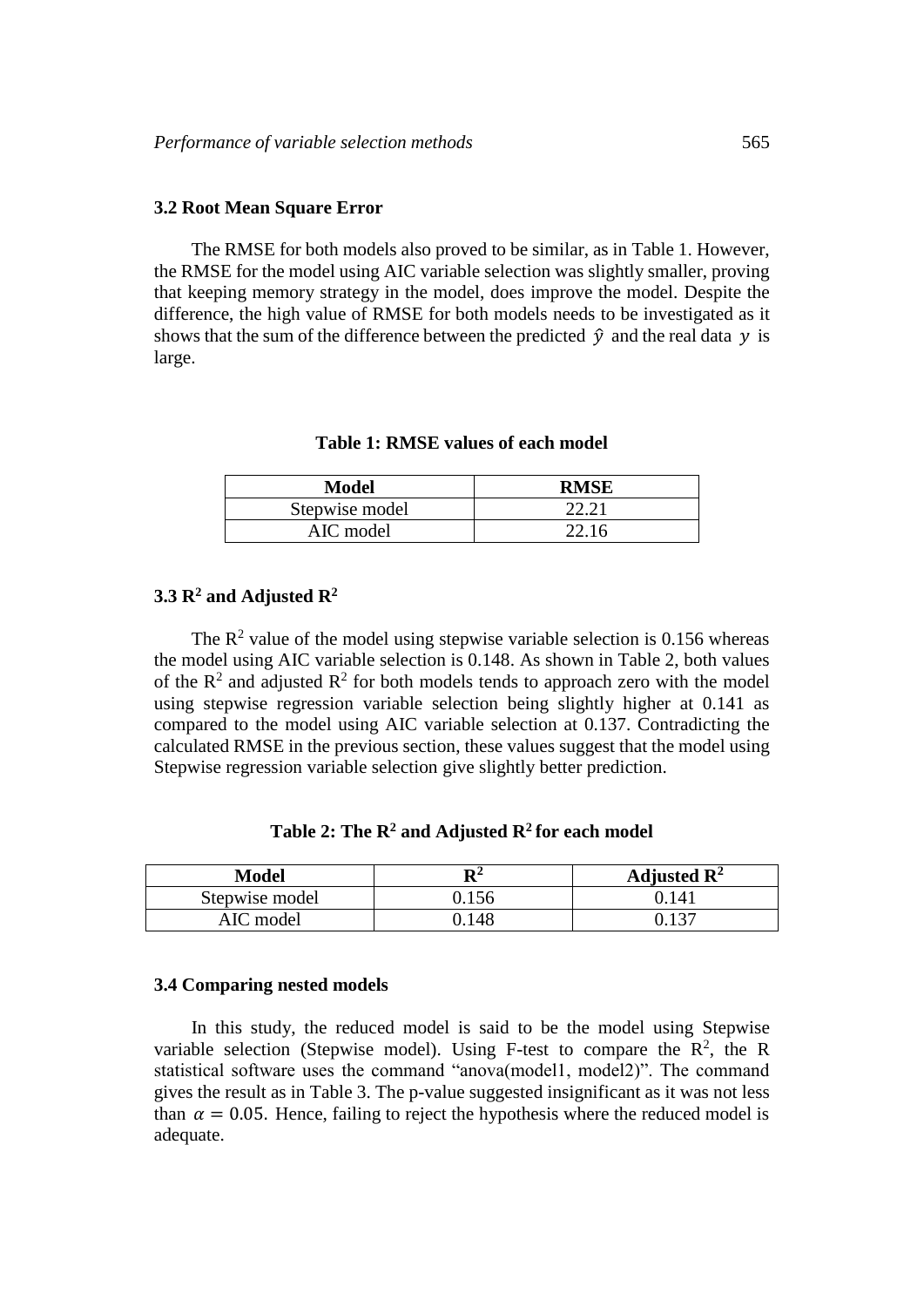| Model          | RSS    | <b>Sum of Square</b> | <b>F-test</b> | p-value |
|----------------|--------|----------------------|---------------|---------|
| AIC model      | 111511 |                      |               |         |
| Stepwise model | 10510  | 1001.8               | 2.0396        | 0.1546  |

### **Table 3: ANOVA**

# **4 Conclusions**

Both models have been tested for adequacy and it was found the model using AIC variable selection has slightly better RMSE values as compared to the model using stepwise regression variable selection. This suggests that the model using AIC variable selection has better consistency in predicting. However, the adjusted  $R<sup>2</sup>$  values for both model suggests that the model using Stepwise variable selection has better prediction. While using F-test to compare the residual sum of squares, the model using AIC variable selection is proven to be more adequate.

Despite these calculations, the results suggested shows ambiguity in the data. While Stepwise regression variable selection selects variable by looking at its significance, AIC variable selection selects variables based on the calculated AIC, neither can it be said to produce a "better" model. The QQ-plot also suggested that the data may be following chi-square distribution instead of normal distribution, however too vague to be concluded as either or. Further investigations needs to be done to create a well-improved model to help produce better predictions that will aid academicians, teachers and students in mastering better English.

# **References**

[1] A. Barrea and M. Hernández. Pareto front for chemotherapy schedules. *Applied Mathematical Sciences,* **6** (2012), no. 116, 5789-5800.

[2] C. E. Weinstein and R. E. Mayer. The teaching of learning strategies. *Innovation Abstracts*, **5** (1986), no. 32, 3-4.

[3] D. Gujarati, Essentials of Econometrics. Boston [MA]: McGraw-Hill/Irwin (1993) p. 201, 203, 417.

[4] E. Bialystok, The role of conscious strategies in second language proficiency. *Modern Language Journal,* **65** (1981)**,** 24-35. <http://dx.doi.org/10.1111/j.1540-4781.1981.tb00949.x>

[5] E. S. Lakshminarayanan and M. Sumathi. On representation of age-dependent stretched exponent in the extended Weibull model. *International Journal of Contemporary Mathematical Sciences,* **6** (2011), no. 4, 177-190.

[6] H. Akaike. Information theory as an extension of the maximum likelihood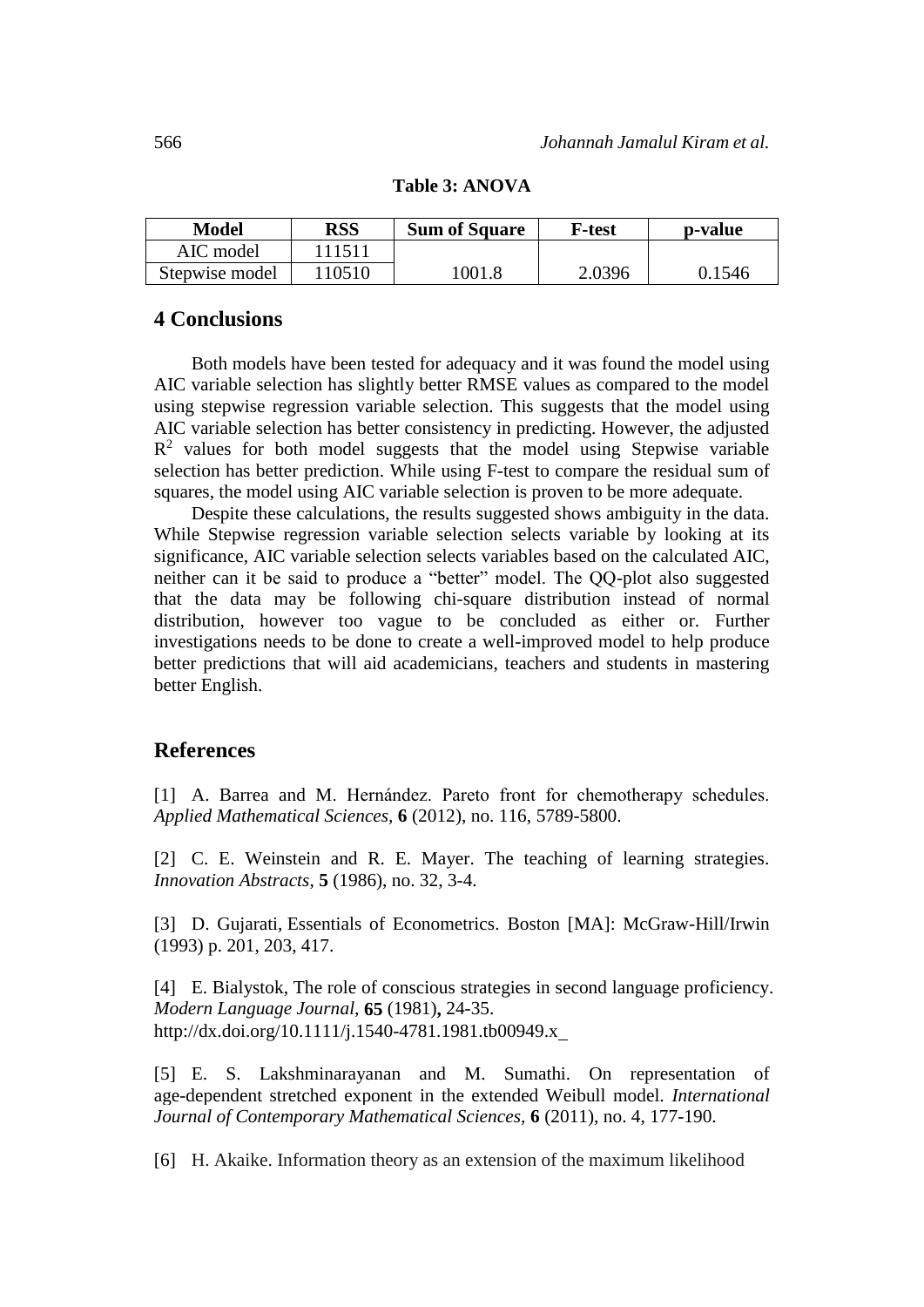principle. In: Petrov BN, Csáki F (eds) Second international symposium on information theory. Akadémiai Kiadó, Budapest, (1973) pp 267–281.

[7] H. Akaike. Information measures and model selection. *International Statistical Institute*, **44** (1983), 277-291.

[8] H. Akaike. Information theory and an extension of the maximum likelihood principle. Pages 610-624. in S. Kotz, and N. L. Johnson (Eds.) Breakthroughs in statistics, **1** (1992). Springer-Verlag, London. [http://dx.doi.org/10.1007/978-1-4612-0919-5\\_38](http://dx.doi.org/10.1007/978-1-4612-0919-5_38) 

[9] H. Wijayanto, I. M. Sumertajaya, A. Fitrianto, and S. Wahyuni. Statistical models for chili productivity, *Applied Mathematical Sciences,* **8** (2014), no. 2, 69-79.<http://dx.doi.org/10.12988/ams.2014.311616>

[10] I. Nizovtseva. Nonlinear model of the mushy layer in the time-dependent crystallization of sea water in ice cracks, *Advanced Studies in Theoretical Physics,*  **7** (2013), no. 21, 1011-1016.<http://dx.doi.org/10.12988/astp.2013.39112>

[11] K. P. Burnham, and D. R. Anderson. Multimodel inference understanding AIC and BIC in model selection. *Sociological methods & research,* **33.2** (2004): 261-304. <http://dx.doi.org/10.1177/0049124104268644>

[12] M. Green and R. Oxford, A closer look at learning strategies, L2 proficiency, and gender. *TESOL Quarterly,* **29** (1995), 261-297. <http://dx.doi.org/10.2307/3587625>

[13] M. R. E. Symonds and A. Moussalli. A brief guide to model selection, multimodel inference and model averaging in behavioural ecology using Akaike's information criterion. *Behavioral Ecology and Sociobiology,* **65.1** (2011), 13-21. <http://dx.doi.org/10.1007/s00265-010-1037-6>

[14] R. L. Oxford. Employing a questionnaire to assess the use of language learning strategies. *Applied Language Learning,* **7** (1996), no. 1 & 2*,* 25‐45.

[15] R. Oxford, *Language Learning Strategies: What Every Teacher Should Know*. New York: Newbury House (1990).

[16] R. Politzer, An exploratory study of self-reported language learning behaviors and their relation to achievement. *Studies in Second Language Acquisition,* **6** (1983)**,** 54-65. <http://dx.doi.org/10.1017/s0272263100000292>

[17] R. Politzer and M. McGroarty. An explanatory study of learning behaviours and their relationship to gains in linguistic and communicative competence. *TESOL Quaterly,* **19** (1985)**,** 103-124. <http://dx.doi.org/10.2307/3586774>